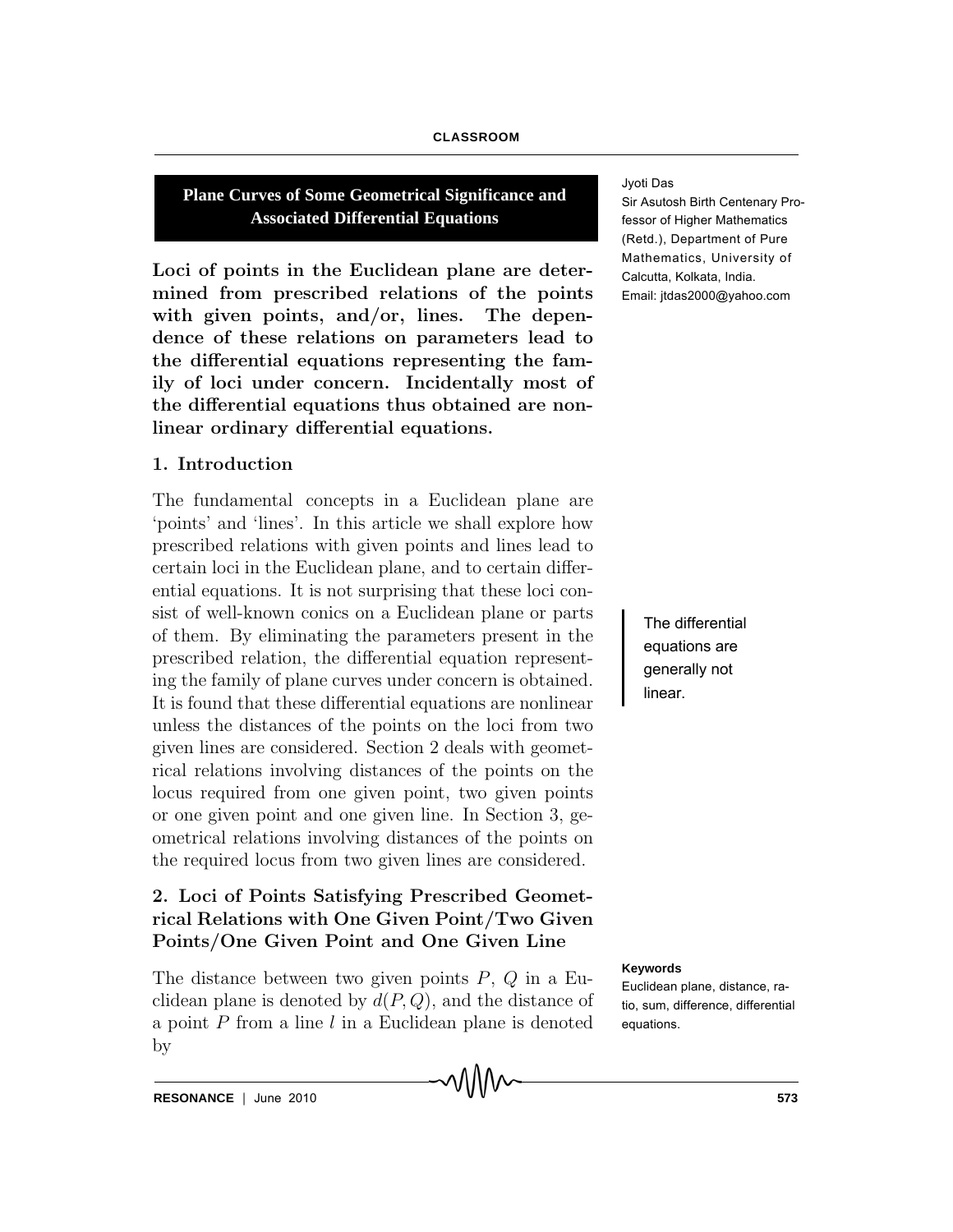The required locus in the case given in **2.2** is either a circle or a straight line. Let  $k \geq 0$  be a prescribed number.

**2.1** Given one point S and the prescribed geometrical relation  $(A)$ :  $d(P, S) = k$ , the equation of the required locus of the points  $P(x, y)$  in the Euclidean plane (with  $S \equiv (0,0)$  that satisfy  $(A)$ , is found to be

$$
x^2 + y^2 = k^2.
$$
 (1)

The associated differential equation is obtained by eliminating  $k$  between  $(1)$  and the equation derived from  $(1)$ on differentiating with respect to  $x$  ( $\equiv \frac{d}{dt}$  $\frac{\mathrm{d}}{\mathrm{d}x}$ .

$$
x + yy' = 0.\t\t(2)
$$

**2.2** Given two points  $S_1$ ,  $S_2$  and the prescribed geometrical relation  $(A)$ :  $d(P, S_1) = kd(P, S_2)$ , the equation of the required locus of the points  $P(x, y)$  in the Euclidean plane (with  $S_1 \equiv (-a, 0), S_2 \equiv (a, 0)$ ), that satisfy  $(A)$ , turns out to be

$$
(1 - k2)(x2 + y2) + 2a(1 + k2)x + a2(1 - k2) = 0.
$$
 (3)

Hence, the required locus is a circle if  $k \neq 1$ ; it is a straight line if  $k = 1$  (which is actually the orthogonal bisector of the line segment  $S_1S_2$ . If  $k > 1$ , the point  $S_2$  lies inside the circle given by (3), while the points  $S_1$  and  $O \equiv (0,0)$  lie outside it (*Figure* 1). If  $k < 1$ , the point  $S_1$  lies inside the circle given by (3), while the points  $S_2$ , O lie outside it. In both the cases, the points  $S_1, S_2$  are such that the polar of one with respect to the circle (3) passes through the other.

*Figure 1.*



The associated differential equation is obtained by eliminating k between  $(3)$  and the equation derived from  $(3)$ on differentiating with respect to x.

$$
y^2 - x^2 - 2xyy' + a^2 = 0,
$$
\n(4)

if  $S_1$ ,  $S_2$  are kept fixed.

**574 RESONANCE** | June 2010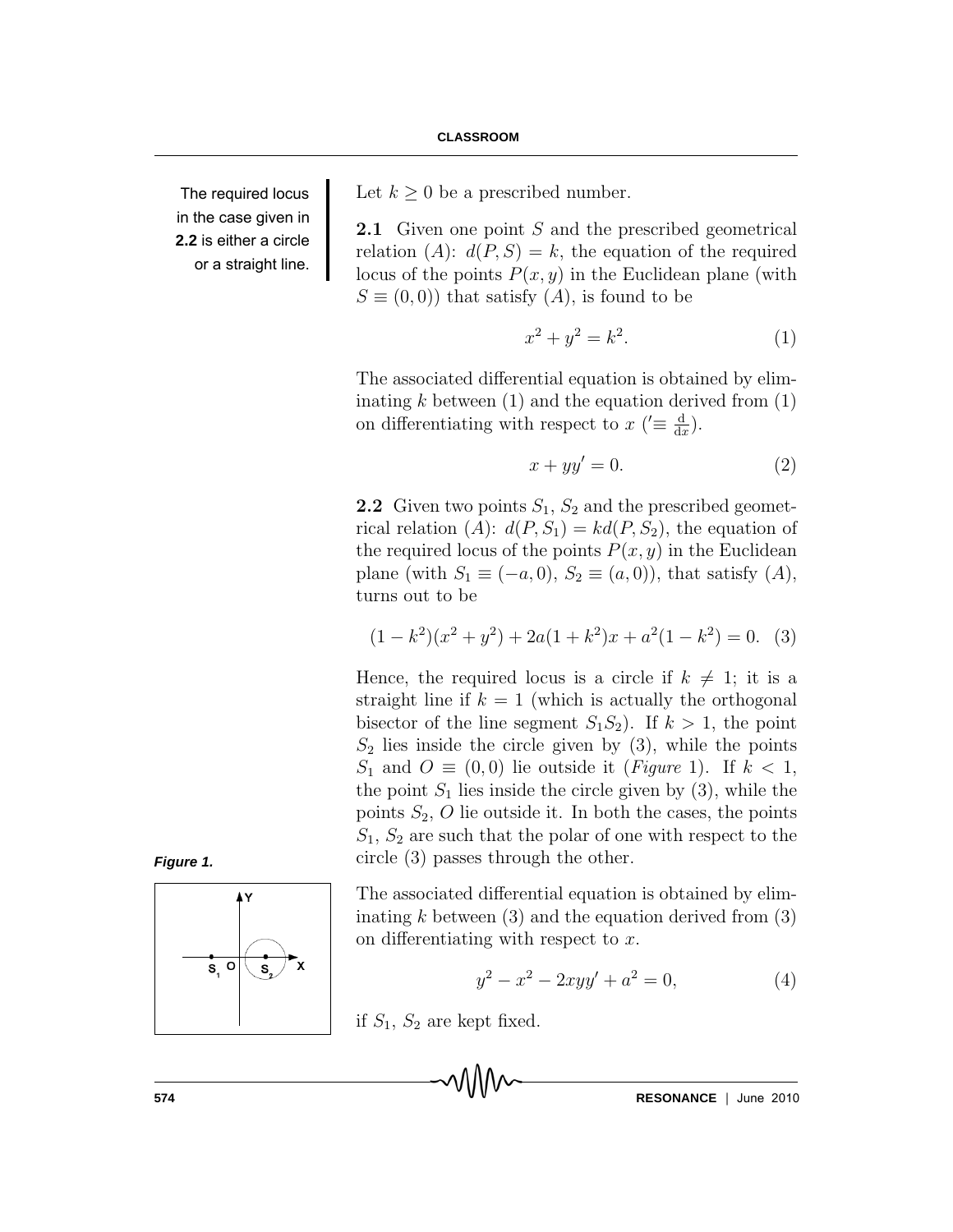If  $S_1$ ,  $S_2$  are also allowed to vary, the associated differential equation becomes

$$
1 + y'^2 + y'' = 0,\t(5)
$$

which is obtained by eliminating  $\alpha$  between  $(4)$  and the equation derived from (4) on differentiating with respect to x.

**2.3** Given two points  $S_1$ ,  $S_2$  and the prescribed geometrical relation as  $(A)$ :  $d(P, S_1) + d(P, S_2) = k$  or (B):  $|d(P, S_1) - d(P, S_2)| = k$ , the equation of the required locus of points  $P(x, y)$  in the Euclidean plane (with  $S_1 \equiv (-a, 0), S_2 \equiv (a, 0)$ ), that satisfy relation  $(A)$  or  $(B)$  turns out to be

$$
4(k2 - 4a2)x2 + 4k2y2 = k2(k2 - 4a2). (6)
$$

It is to be noted that

$$
k = d(P, S_1) + d(P, S_2) \ge d(S_1, S_2) = 2a,
$$

while

$$
k = |d(P, S_1) - d(P, S_2)| \quad d(S_1, S_2) = 2a.
$$

If  $k > 2a$ , (6) represents an ellipse (*Figure 2*), while for  $k < 2a$ , (6) represents a hyperbola (*Figure* 3). For  $k = 2a$ , (6) reduces to  $y = 0$ . In this case, the geometrical relation  $(A)$  determines the line segment  $S_1S_2$  as the required locus (Figure 4), and for the geometrical relation  $(B)$ , the required locus turns out to be the union of the rays  $\{y = 0, x \ge a\}, \{y = 0; x - a\}$  (Figure 5).

If the given points  $S_1$ ,  $S_2$  are kept fixed, the associated differential equation is found to be

$$
xyy'^2 + (x^2 - y^2 - a^2)y' - xy = 0,
$$
 (7)

while, if the given points  $S_1$ ,  $S_2$  are allowed to vary, the associated differential equation turns out to be

$$
x(y'^2 + yy'') - yy' = 0.
$$
 (8)

**RESONANCE** June 2010 **575**

The associated differential equation is nonlinear.

*Figures 2–5.*

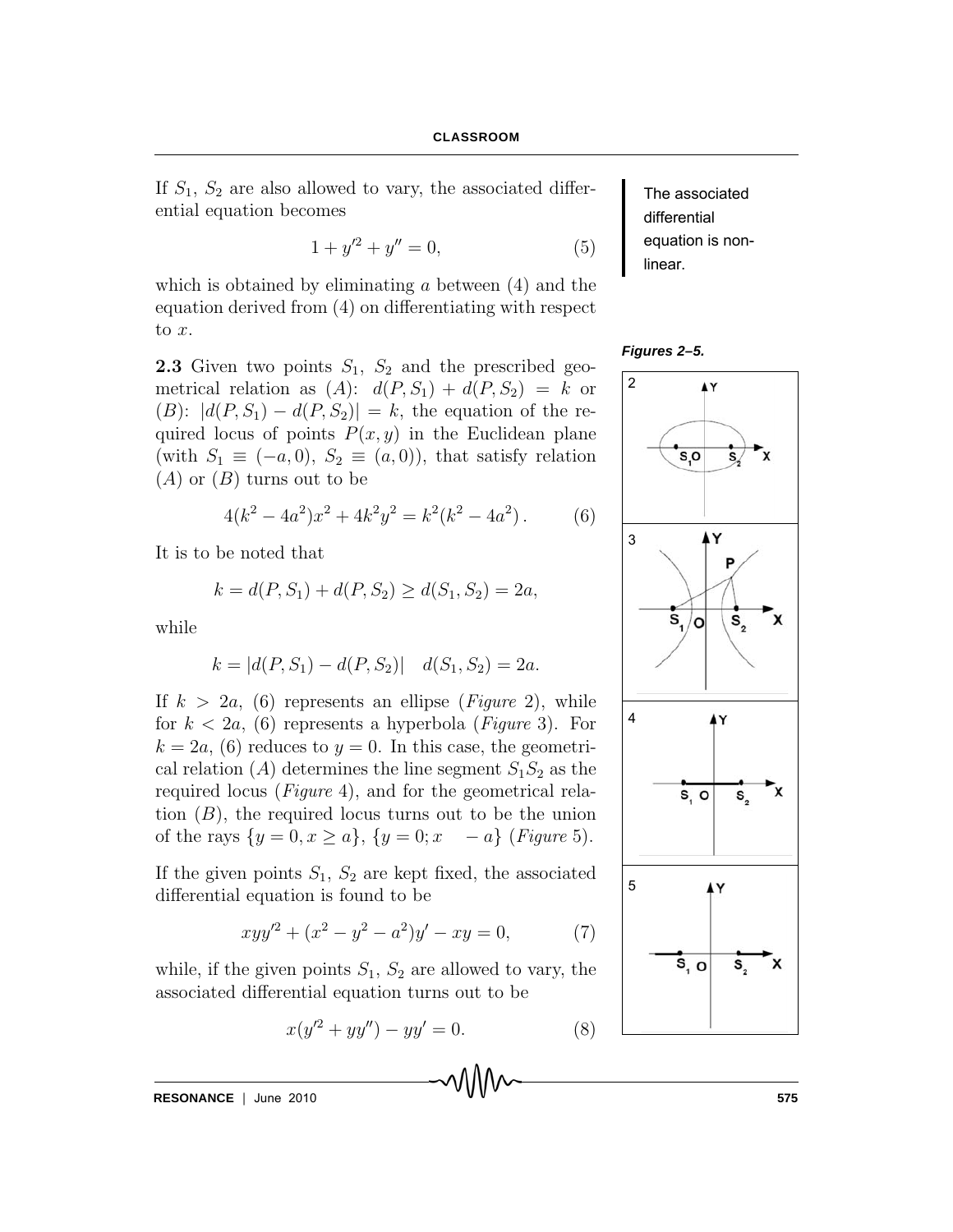#### **CLASSROOM**

The locus in the case of **2.3** is either an ellipse or a hyperbola. In the degenerate case it is either a line segment or a pair of rays.

Equations (7) and (8) are obtained by following the same procedure as described in Section 2.2 for deriving (4) and (5) respectively.

**2.4** Given a point S and a line l, with the prescribed geometrical relation (A):  $d(P, S) = kd(P, l)$ , the required locus of the points  $P(x, y)$  in the Euclidean plane (with  $S \equiv (a, 0)$  and  $l : x = 0$ , that satisfy  $(A)$ , turns out to be

$$
(1 - k2)x2 - 2ax + y2 + a2 = 0.
$$
 (9)

Thus the required locus is an ellipse if  $k < 1$ , a hyperbola if  $k > 1$ , and a parabola if  $k = 1$ . It can be shown that, in each case, the given point  $S$  is a focus of the locus sought for, and the prescribed ratio  $k$  is its eccentricity.

If the distance between the given point  $S$  and the given line  $l$  is kept fixed, the associated differential equation becomes

$$
xyy' = y^2 + a(a - x).
$$
 (10)

When the distance between the given point S and the given line l varies, the associated differential equation is

$$
xyy' - y2 = {yy' - x(yy')'} \{yy' - x(yy')' - x\}.
$$
 (11)

**2.5** Given a point S and a line l, with the prescribed geometrical relation (A):  $d(P, S) + d(P, l) = k$ , the required locus of the points  $P(x, y)$  in the Euclidean plane (with  $S \equiv (0,0)$  and  $l : x = a$ ), that satisfy  $(A)$ , is

$$
y^2 = -2(a \mp k)x + (a \mp k)^2
$$

according as  $x \text{ or } x \geq a$ ; that is,

$$
y^2 = 2(k-a)x + (k-a)^2 \quad \text{if } x \quad a,\qquad(12)
$$

$$
y^2 = -2(k+a)x + (k+a)^2 \quad \text{if } x \ge a. \tag{13}
$$

It can be shown that the focus of each of the parabolas  $(12)$ ,  $(13)$  is at the given point S.

The locus in the case of **2.4** is either an ellipse, a hyperbola or a parabola.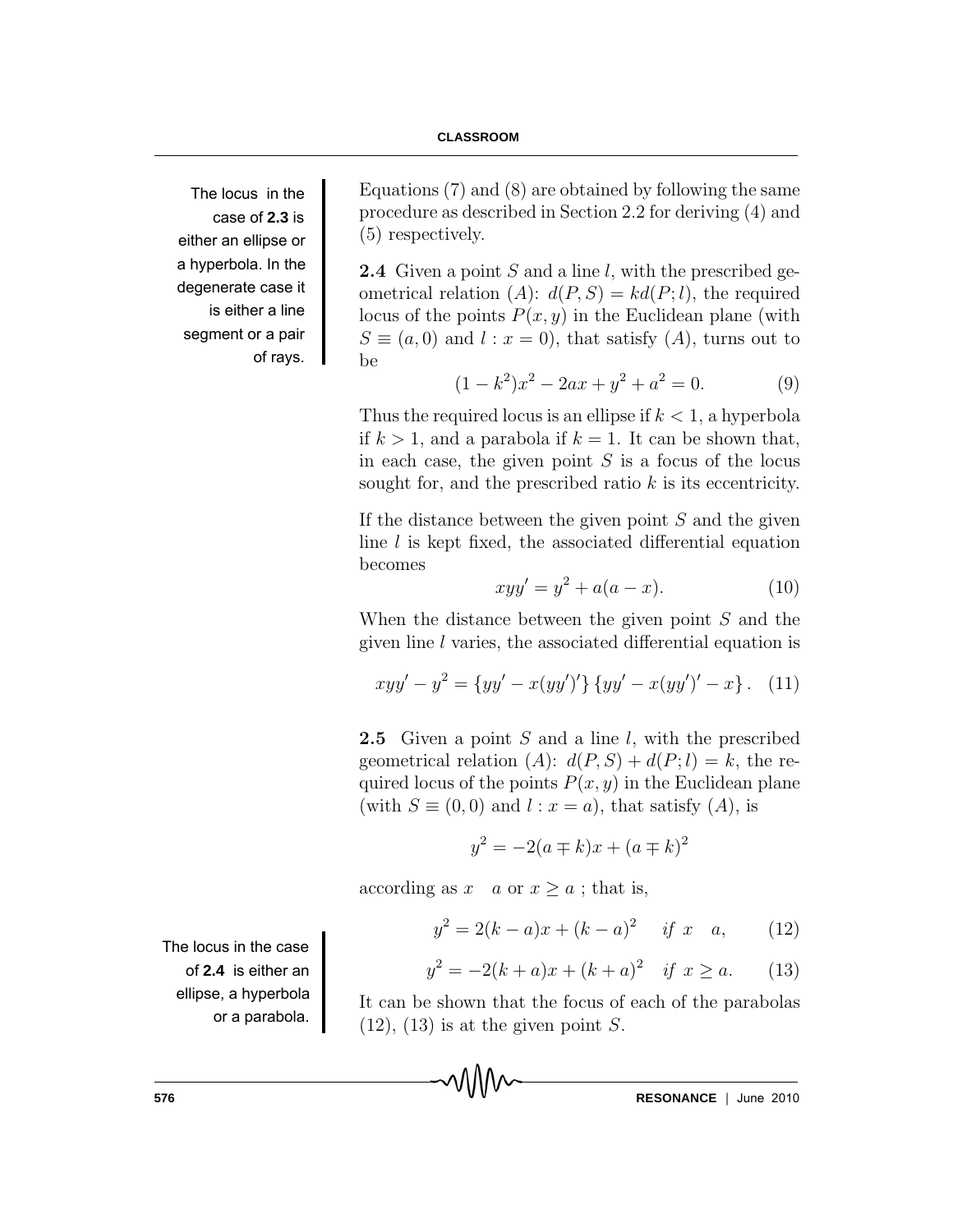For  $k > a$ , the required locus turns out to be a closed curve, composed of the portion of the parabola (12) with x a, and the portion of the parabola (2.13) with  $x \ge a$ (Figure 6).

For  $k < a$ , it follows from (12),  $x \leq \frac{a-k}{2} < a$ ; then  $k = d(P, S) + d(P; l)$  $=\sqrt{x^2+2(k-a)x+(k-a)^2}+a-x=a-k-x+a-x,$ so that  $x = a - k$  which contradicts  $x \leq \frac{a-k}{2} < a$ . For  $x \geq a$ , it follows from (13) that  $x \leq \frac{a+k}{2} < a$ , which contradicts  $x \ge a$ . Hence, for  $k < a$ , the required locus is empty.  $\leq$  $\leq$ 



*Figure 6.*

For  $k = a$ , (12) reduces to  $y = 0$   $(x \le a)$ . For  $x < 0$  if  $P' \equiv (x, 0)$  then

$$
k = d(P', S) + d(P'; l) = |x| + a - x > a = k,
$$

which is impossible, so the required locus contains no point  $P'(x,0)$  with  $x < 0$ . And, for  $k = a$ , (13) reduces to  $y^2 = -4a(x - a)$ ,  $(x \ge a)$ ; so the required locus contains no point  $P''(x, 0)$  with  $x \ge a$ . Hence, the required locus for  $k = a$ , is the line segment  $y = 0$ ,  $0 \quad x \le a$ (Figure 7).

**2.6** Given a point S and a line l, with the prescribed geometrical relation  $(A): |d(P, S) - d(P, l)| = k$ , the required locus of the points  $P(x, y)$  in the Euclidean plane (with  $S \equiv (0,0)$  and  $l : x = a$ ) is to be considered separately for

- (I)  $d(P, S) \geq d(P; l)$
- (II)  $d(P, S)$   $d(P; l)$ .

In case (I), the required locus consists of the portion of the parabola

$$
y^{2} = 2(k-a)x + (k-a)^{2} \quad \text{for} \ \ x \ge a, \qquad (14)
$$

and the portion of the parabola

$$
y^2 = -2(k+a)x + (k+a)^2 \quad \text{for} \ \ x \le a. \tag{15}
$$

**RESONANCE** June 2010 **577**

*Figure 7.*

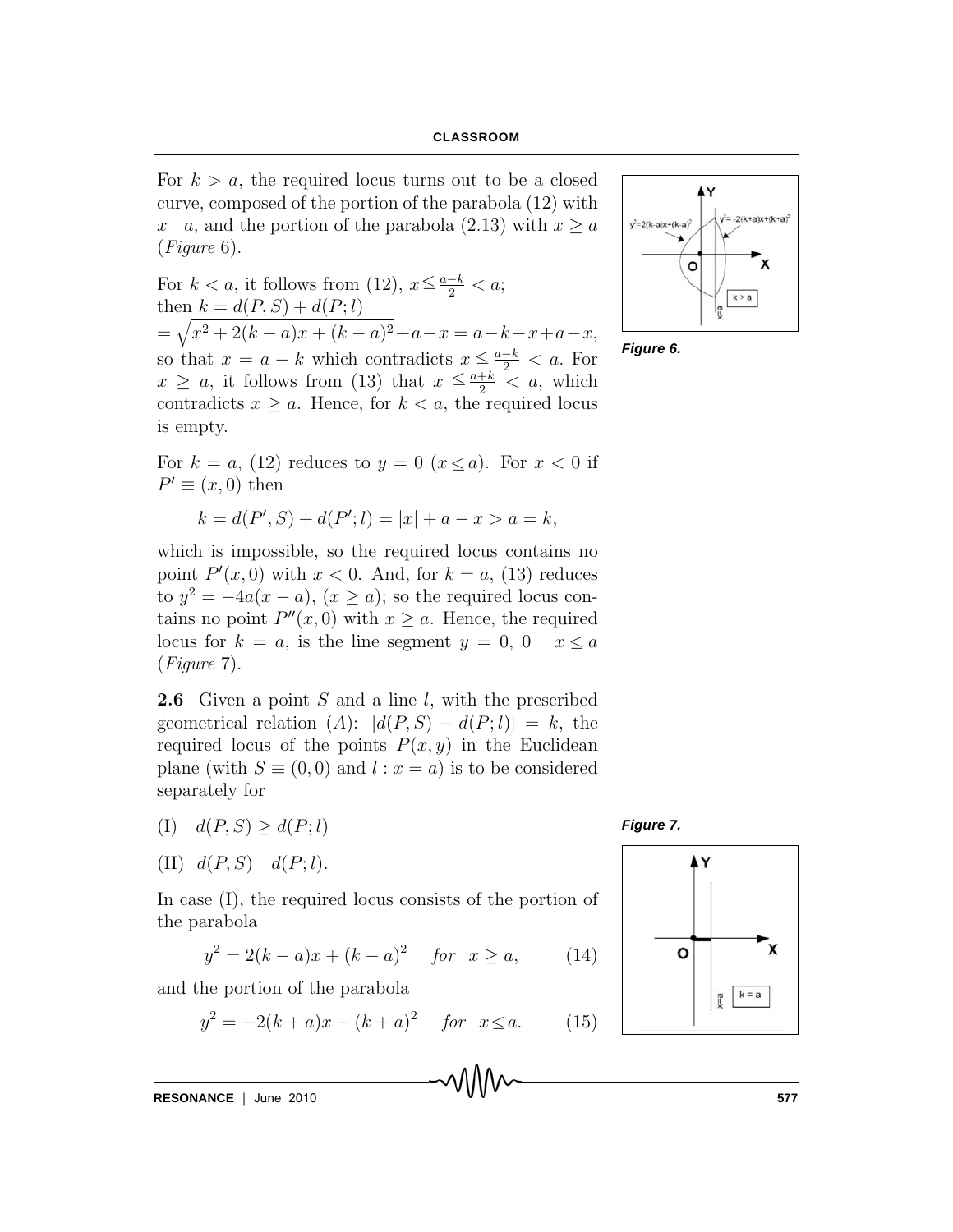

*Figures 8–11.*

In case (II), the points  $P(x, y)$  on the required locus satisfy

$$
y^2 = 2(k-a)x + (k-a)^2 \quad \text{for} \ \ x \ge a. \tag{16}
$$

It turns out that:

For  $k > a$ , the required locus consists of (i) the portion of the parabola (14) for which  $x > a$ , plus its portion with  $d(P, S) \leq d(P; l)$ , and (ii) the portion of the parabola (15) with  $x \le a$  (*Figure* 8).

For  $k < a$ , the required locus consists of the two parabolas  $(14)$  and  $(15)$  (*Figure 9*).

For  $k = a$ , the required locus consists of (i) the parabola  $y^2 = -4ax + 4a^2$  and (ii) the line  $y = 0$  with  $x \leq \frac{a}{2}$  $\leq \frac{a}{2}$ ,  $x \ge a$  (Figure 10).

It can be shown that the differential equation having the parabolas given by  $(12)$  (same as  $(14)$ ) and  $(13)$  (same as (15)) as its solution-curves is

$$
yy'^2 + 2xy' - y = 0.\t(17)
$$

# 3. Loci of Points Satisfying Prescribed Geometrical Relations with Two Given Lines

**3.1** Given two intersecting lines  $l_1$ ,  $l_2$ , and the prescribed geometrical relation (A):  $d(P; l_1) = kd(P; l_2),$ the equation of the required locus of the points  $P(x, y)$ (with  $l_1: ax + by = 0, l_2: ax - by = 0, a \ge 0, b \ge 0$ ), that satisfy  $(A)$  is  $(Figure 11)$ 

$$
ax + by = \pm k(ax - by).
$$
 (18)

**3.2** Given two intersecting lines  $l_1$ ,  $l_2$ , and the prescribed geometrical relation (A):  $d(P; l_1) + d(P; l_2) = k$ ,  $(B)$ :  $|d(P; l_1) - d(P; l_2)| = k$ , the equation of the required locus of the points  $P(x, y)$  in the Euclidean plane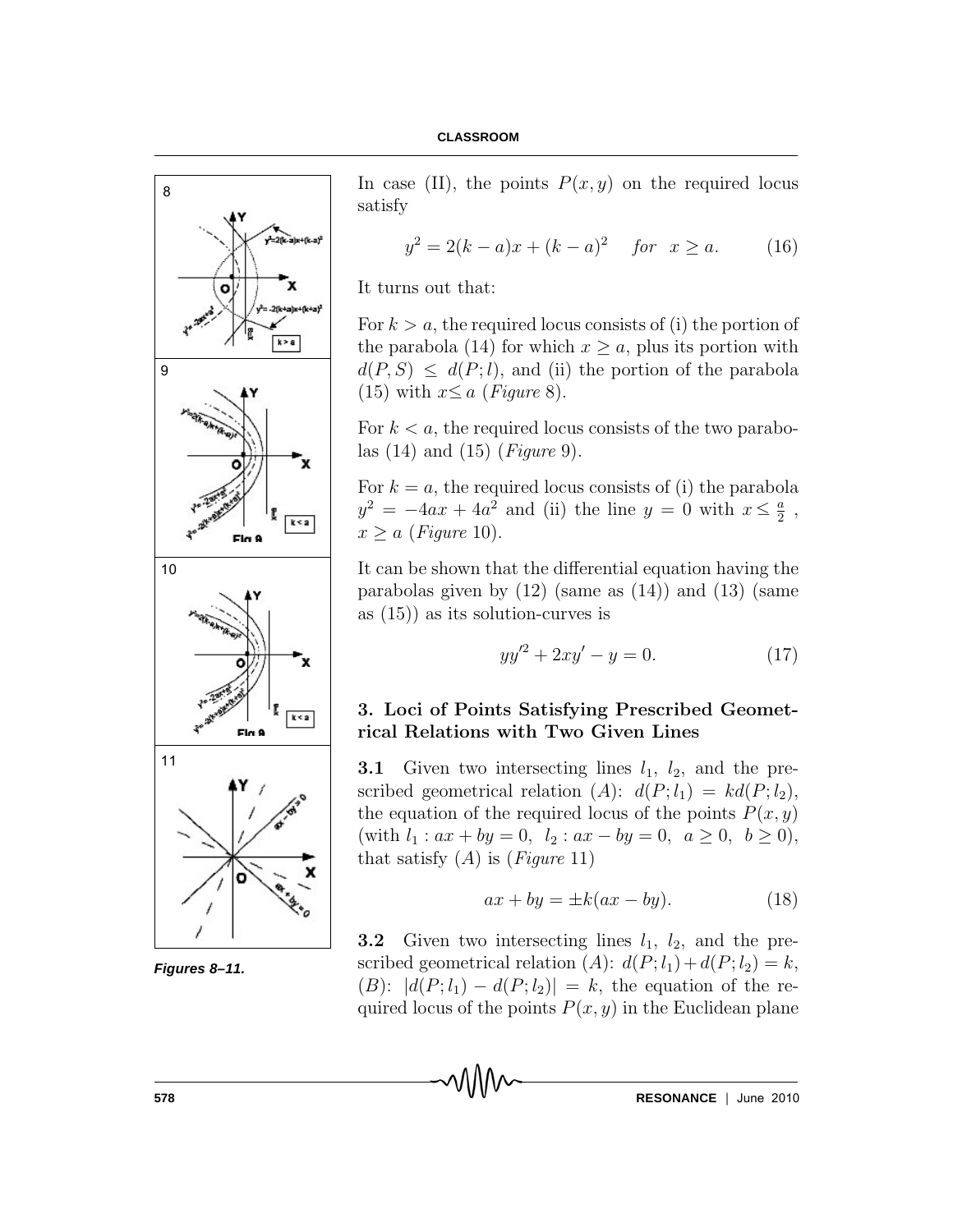(with  $l_1: ax + by = 0, l_2: ax - by = 0, a \ge 0, b \ge 0$ ) that satisfy  $(A)$  is

$$
|ax + by| + |ax - by| = k\sqrt{(a^2 + b^2)},
$$
 (19)

and that satisfy  $(B)$  is

$$
||ax + by| - |ax - by|| = k\sqrt{(a^2 + b^2)}.
$$
 (20)

In case of geometrical relation  $(A)$ , the required locus turns out to be a rectangle if  $a \neq b$  (Figure 12), and a square if  $a = b$ . In case of geometrical relation  $(B)$ , the required locus is found to consist of the four rays (Figure 13):

$$
x = \pm k \sqrt{(a^2 + b^2)} / 2a, \ y \leq -\frac{k}{2b} \sqrt{(a^2 + b^2)},
$$
  

$$
y \geq \frac{k}{2b} \sqrt{(a^2 + b^2)};
$$
  

$$
y = \pm k \sqrt{(a^2 + b^2)} / 2b, \ x \leq -\frac{k}{2a} \sqrt{(a^2 + b^2)},
$$
  

$$
x \geq \frac{k}{2a} \sqrt{(a^2 + b^2)}.
$$
 (21)

**3.3** Given two parallel lines  $l_1$ ,  $l_2$ , and the prescribed geometrical relation (A):  $d(P; l_1) = kd(P; l_2)$ , the equation of the required locus of the points  $P(x, y)$  in the Euclidean plane (with  $l_1 : x = -a, l_2 : x = a, a > 0$ ), that satisfy  $(A)$  is found to be,

for 
$$
k \neq 1
$$
,  $(1 - k)x = (1 + k)a$  if  $|x| \ge a$ ,  
\n $(1 + k)x = (1 - k)a$  if  $|x| \le a$ ,  
\n(22)

(Figure 14).

$$
and for k = 1, \qquad x = 0. \tag{23}
$$

(Figure 15).

**3.4** Given two parallel lines  $l_1$ ,  $l_2$ , and the prescribed geometrical relation (A):  $d(P; l_1) + d(P; l_2) = k$ , (B):

**RESONANCE** | June 2010 **579** 



*Figures 12–15.*